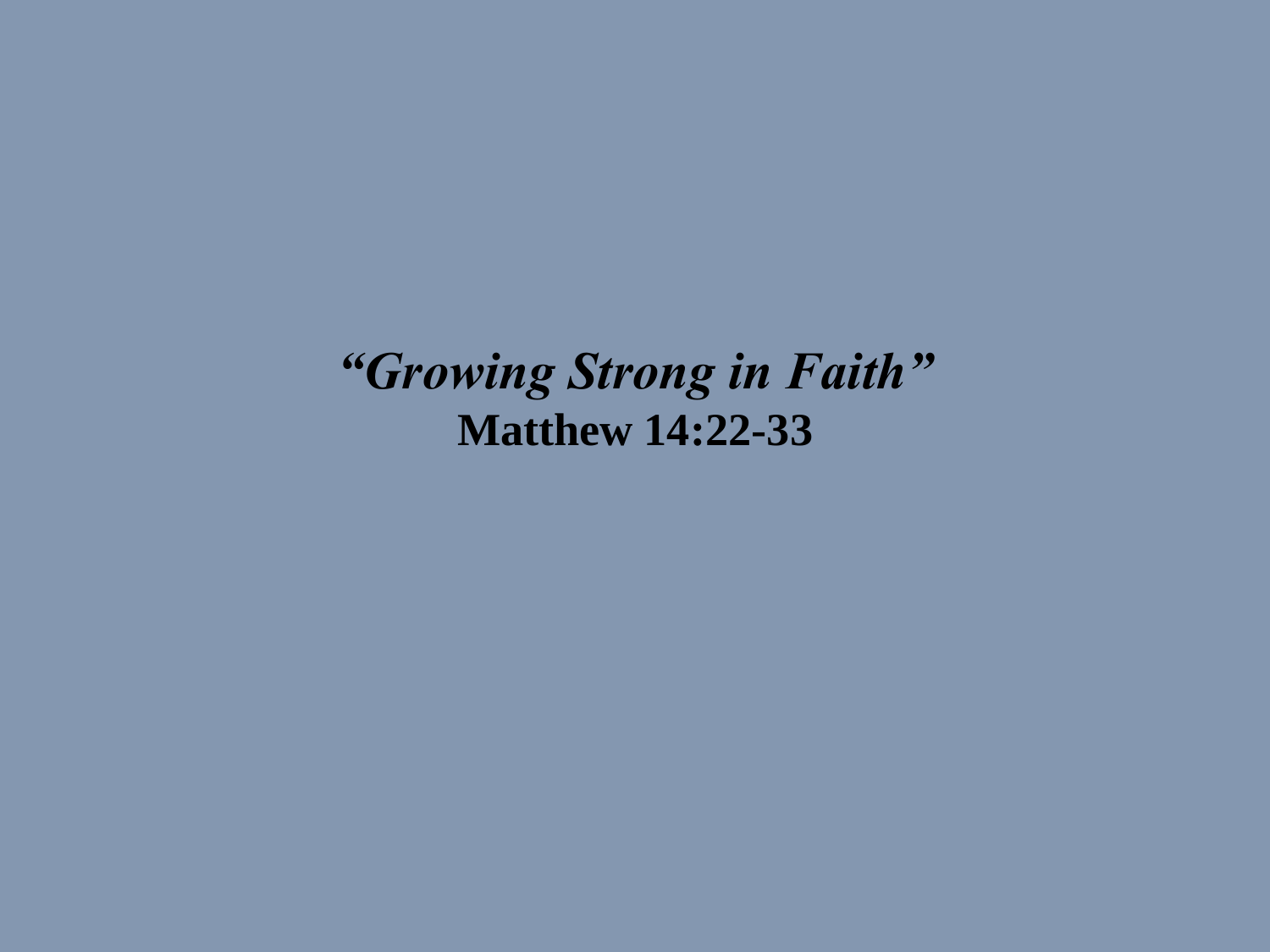Matthew 8:26 – "Why are you afraid, you men of little faith?"

Matthew 16:8 – "You men of little faith, why do you discuss among yourselves that you have no bread?"

Matthew 17:20 – "Because of the littleness of your faith, for truly I say to you, if you have faith the size of a mustard seed, you will say to this mountain, 'move from here to there' and it will move."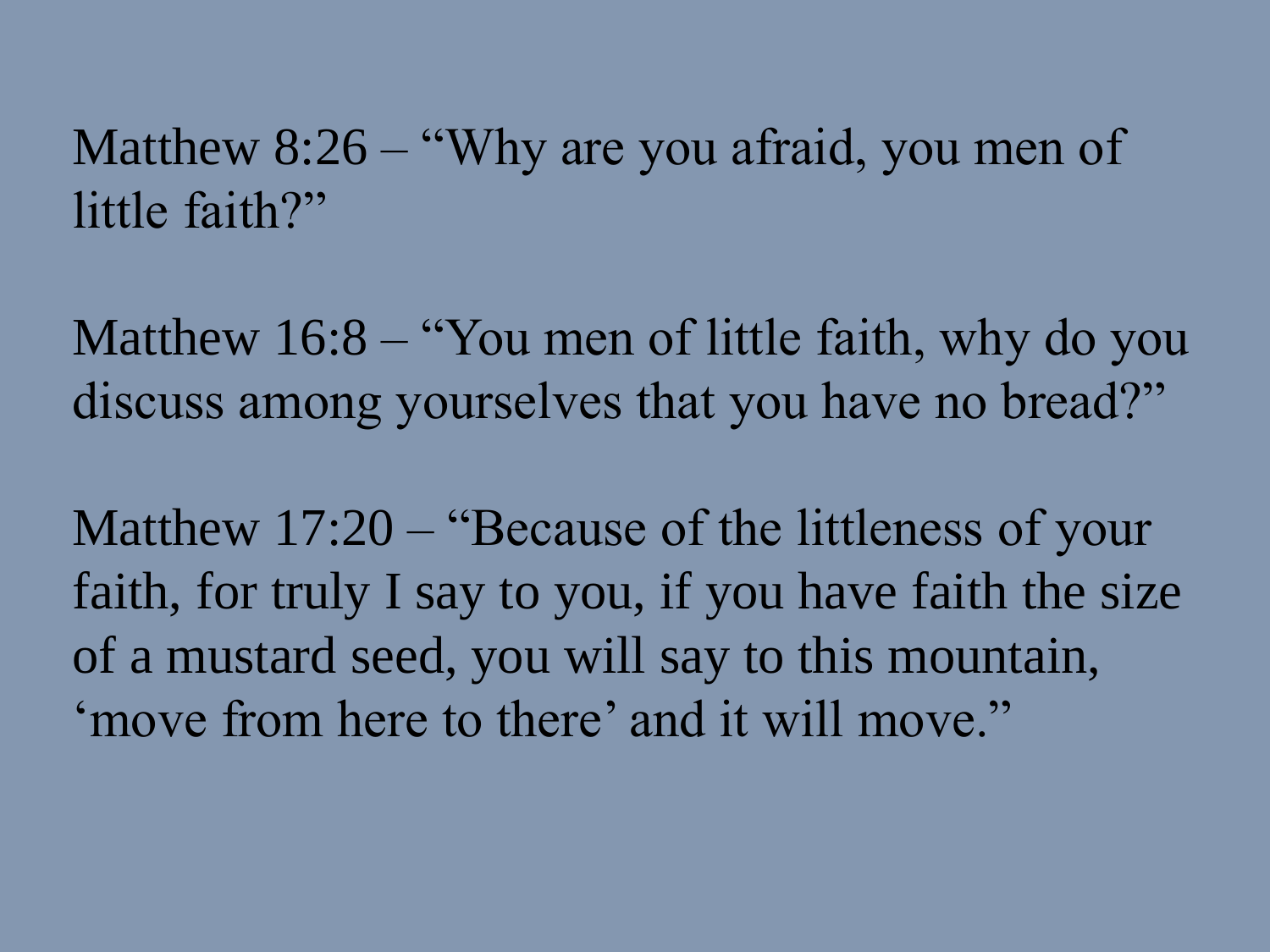#### **John 6:15**

"Jesus, perceiving that they were intending to come and take Him by force to make Him king, withdrew again to the mountain by Himself alone."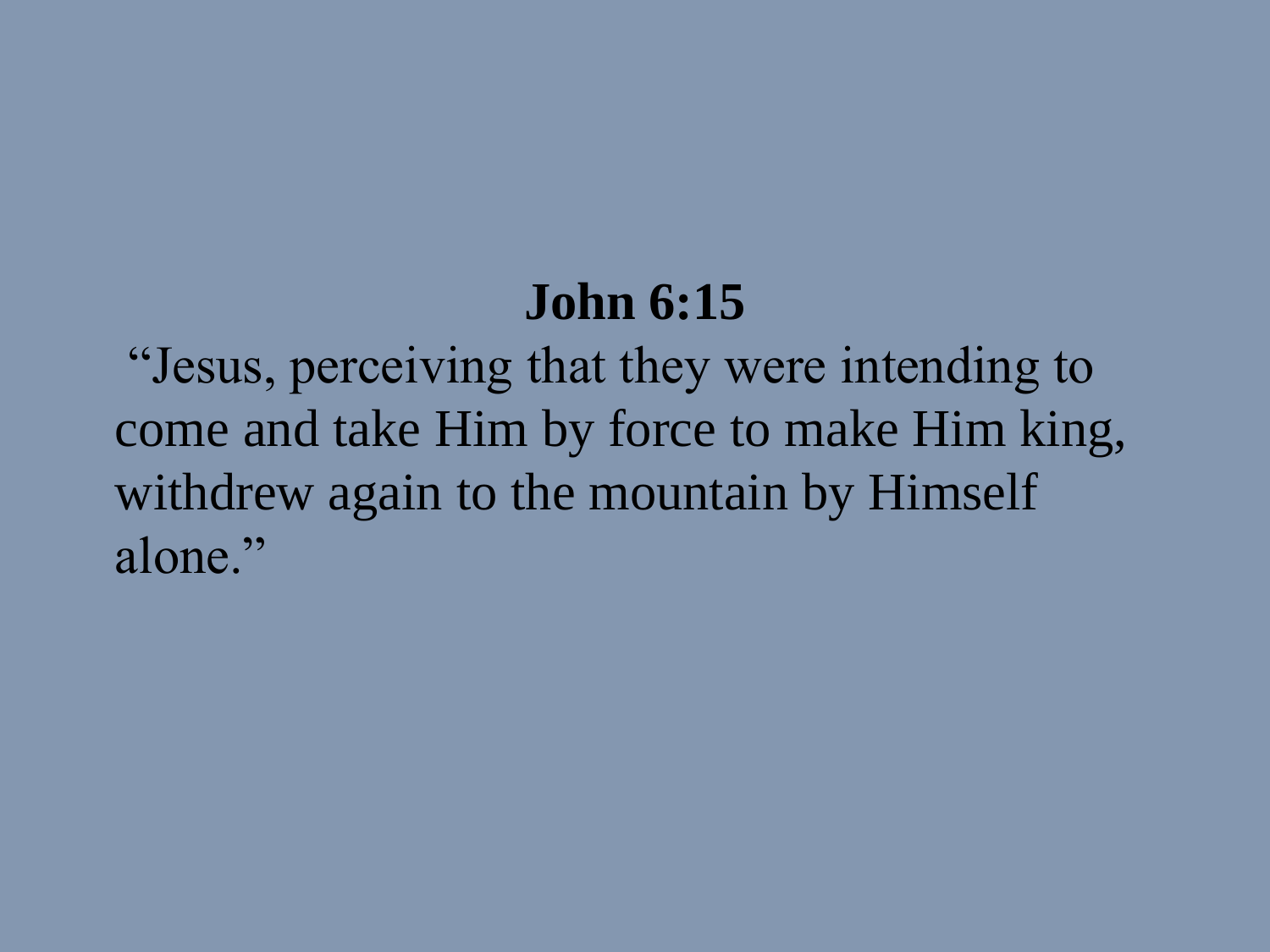- *A. Struggling in the Storm*
- *B. Jesus Shows Up*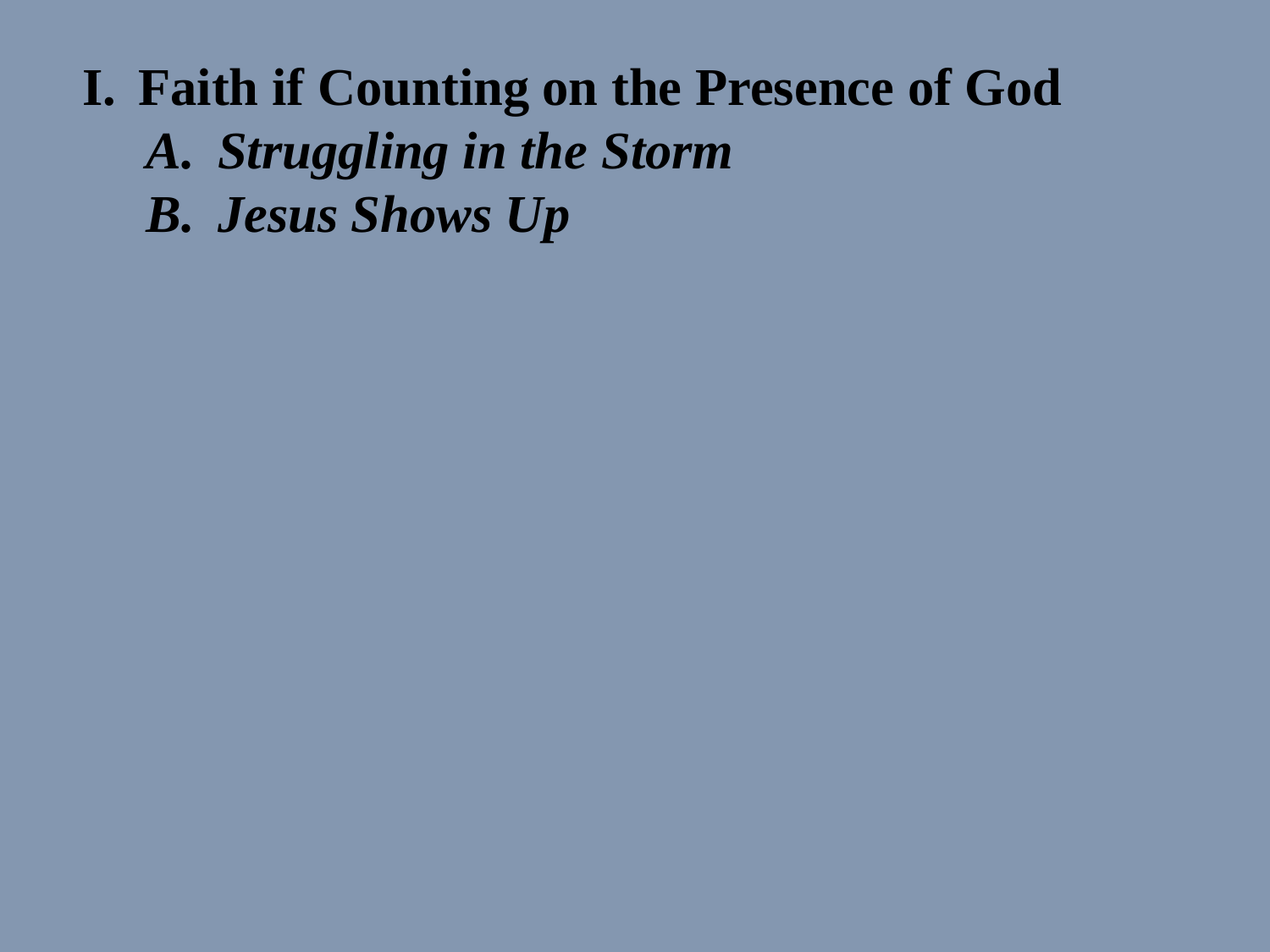#### **John 8:58**

Jesus said to them, "Truly, truly, I say to you, before Abraham was born, *I am*."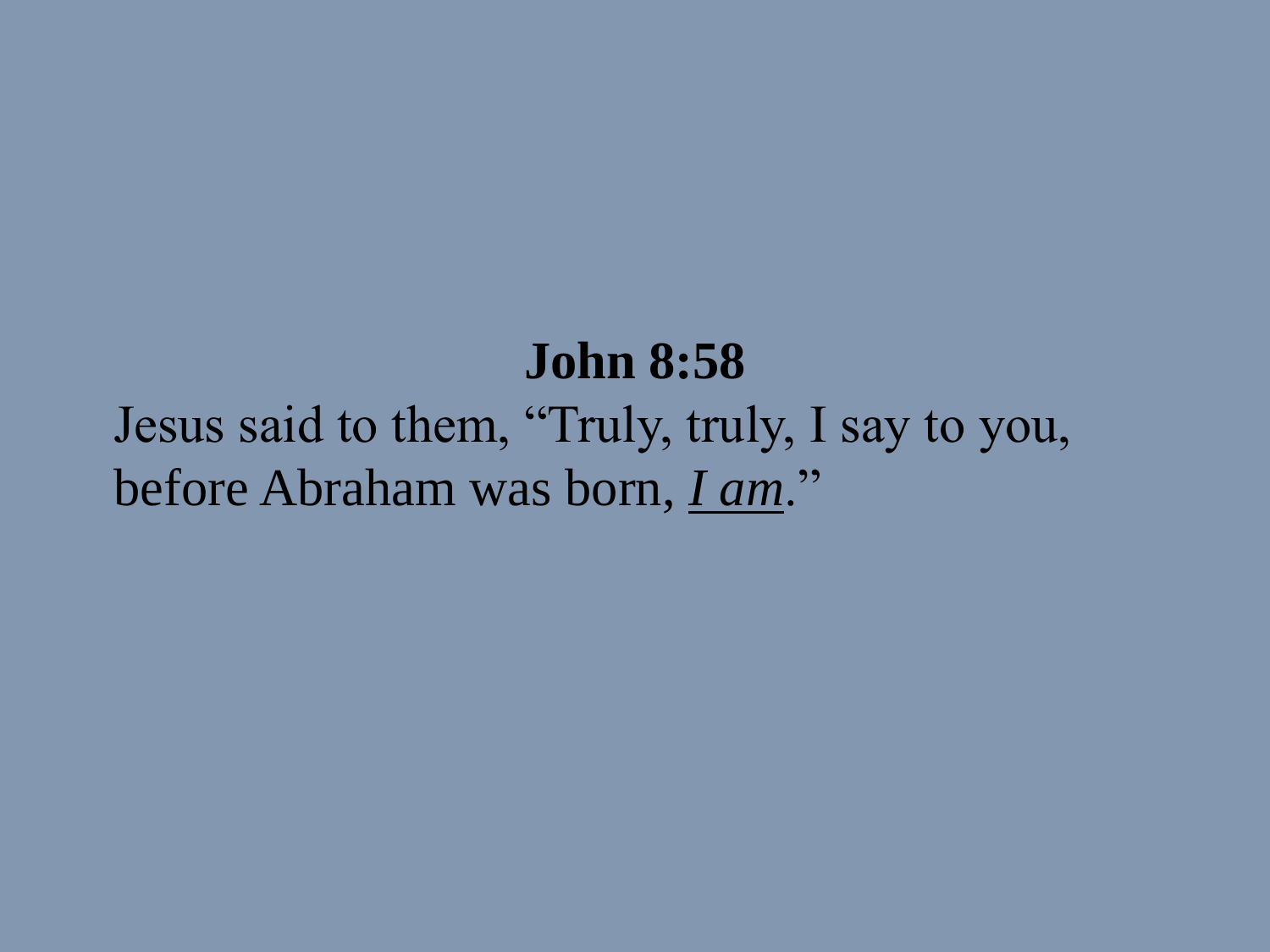*"Peace is not the absence of trouble, but the presence of God." -J.O. Sanders*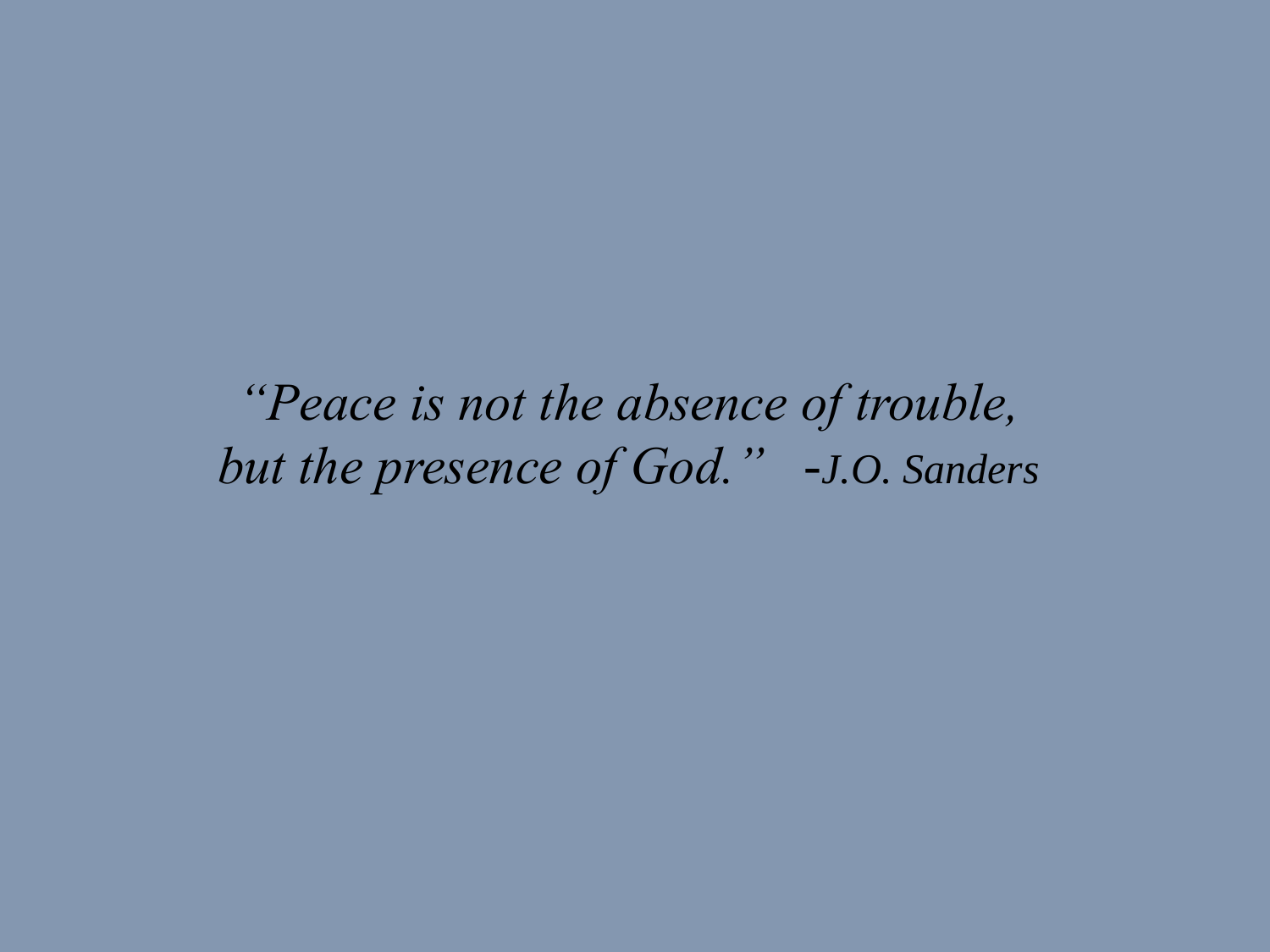**I. Faith if Counting on the Presence of God** *A. Struggling in the Storm B. Jesus Shows Up* **II. Faith is Stepping Out of Comfort Zone to Obey God** *A. Peter's Request B. Peter's Motivation*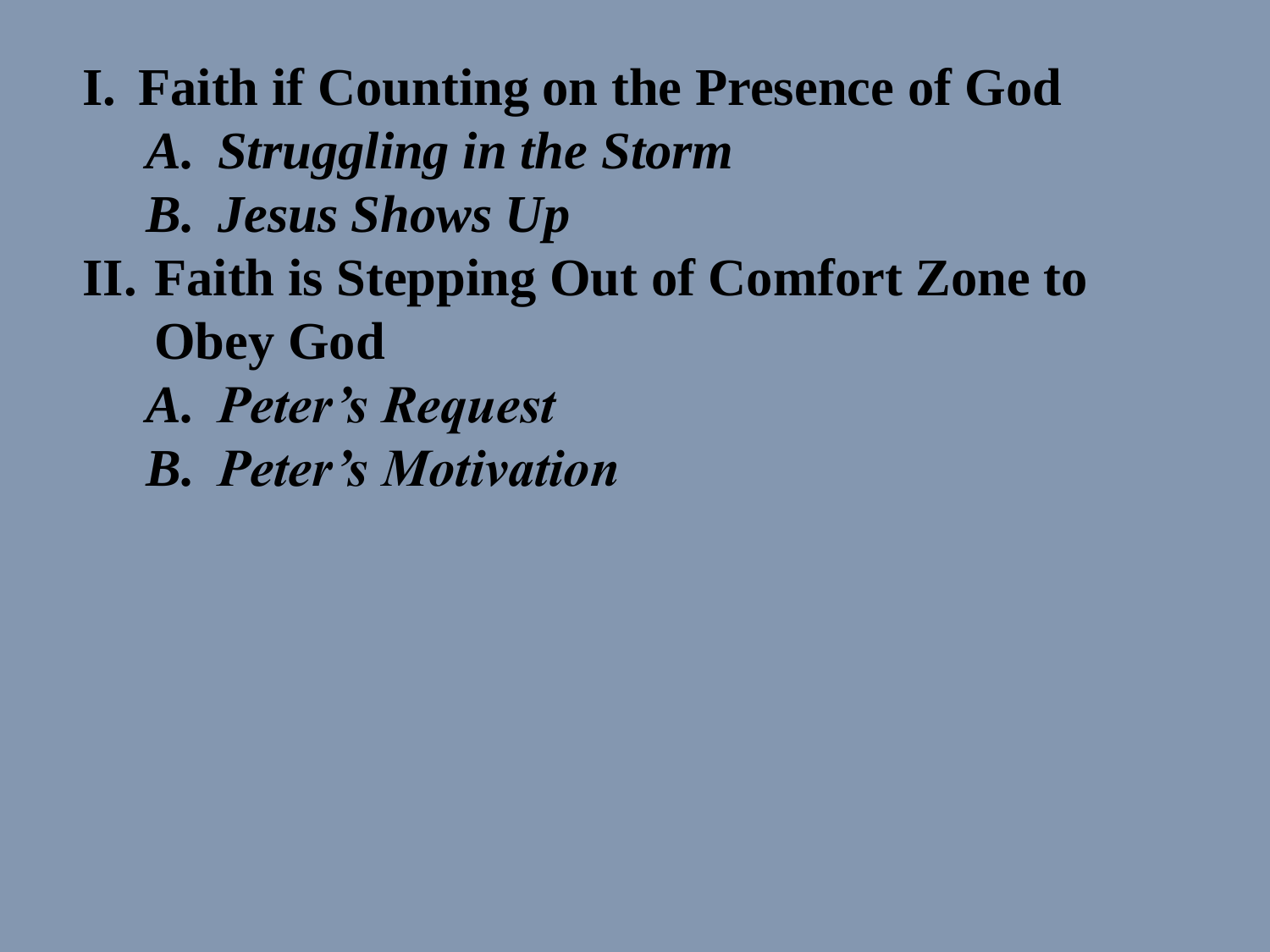### **John 14:12**

"Truly, truly, I say to you, he who believes in Me, the works that I do, he will do also, and greater works than these he will do because I go to the Father."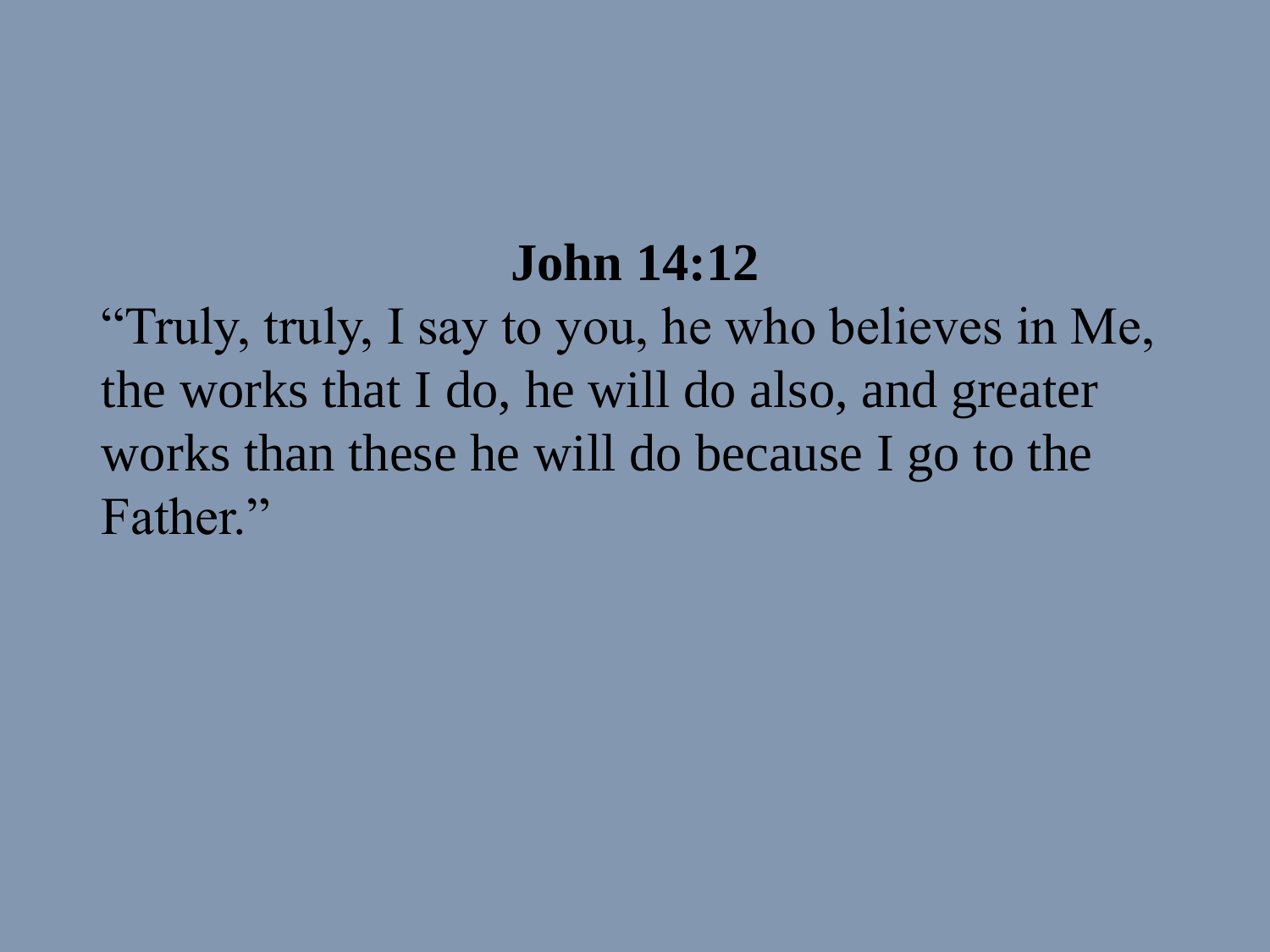- *A. Struggling in the Storm*
- *B. Jesus Shows Up*
- **II. Faith is Stepping Out of Comfort Zone to Obey God**
	- *A. Peter's Request*
	- *B. Peter's Motivation*
	- *C. Peter's Obedience*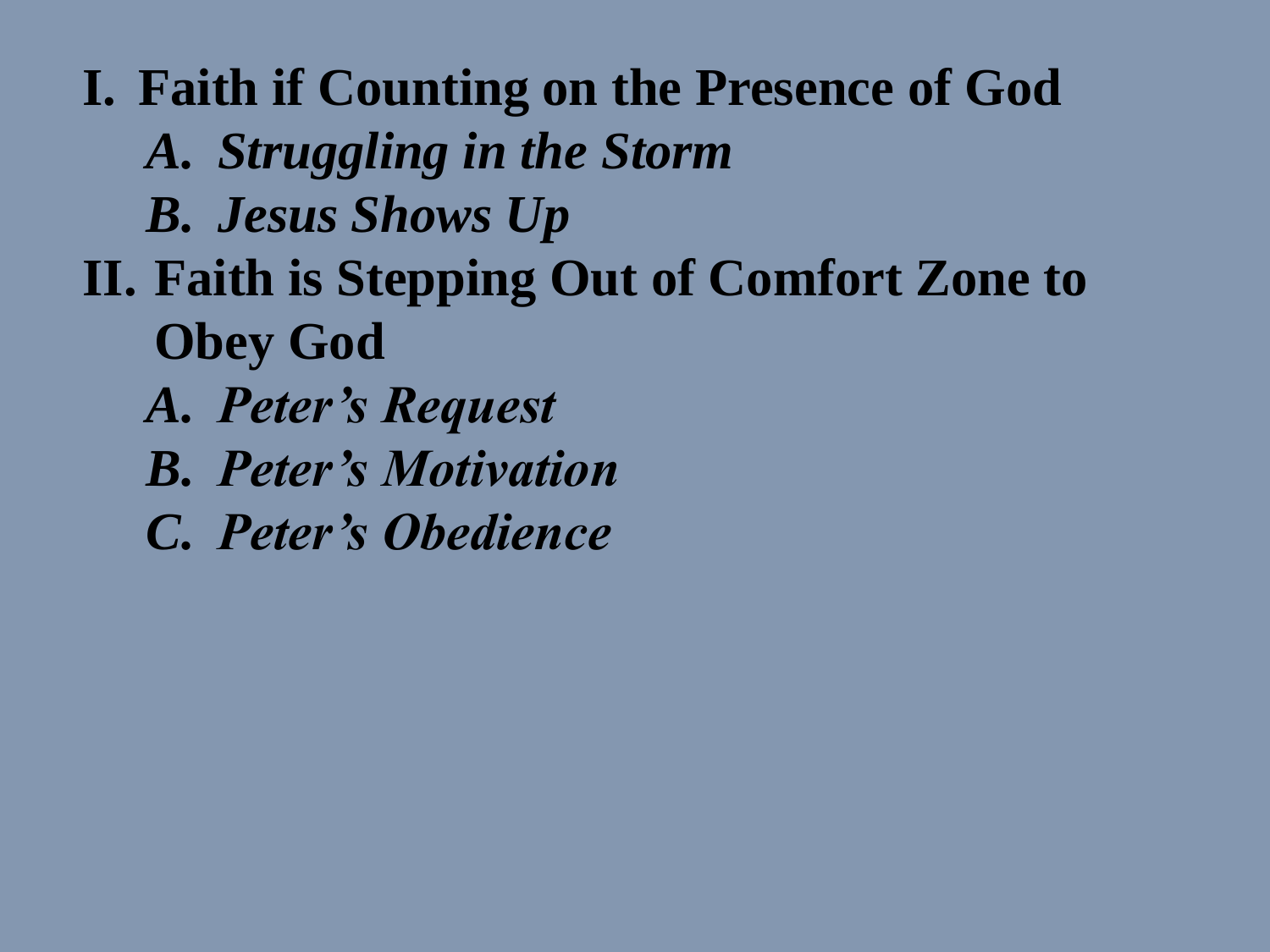"Attempt something so great for God that it is doomed for failure unless God be in it." - John Haggai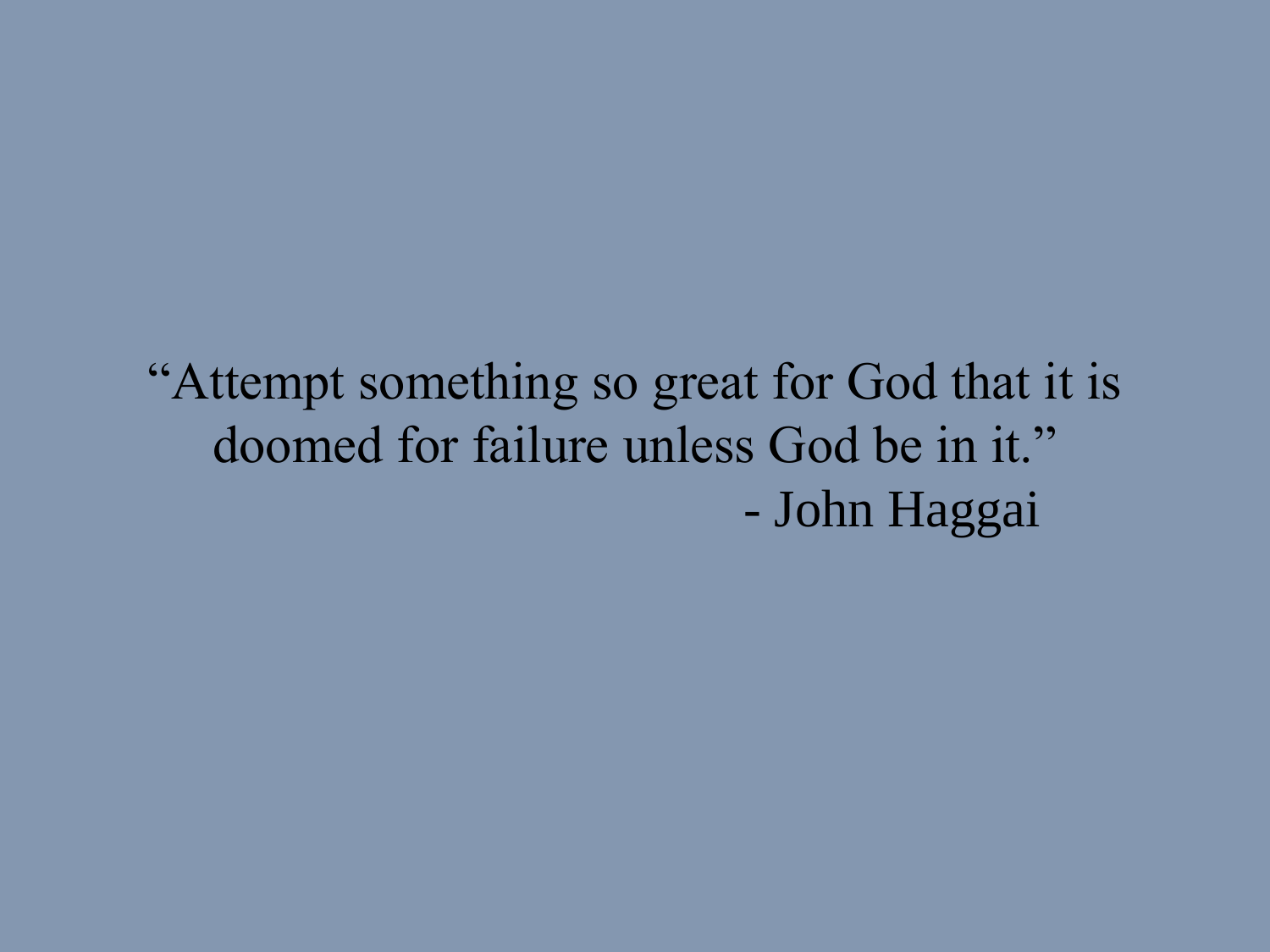"Faith does not operate in the realm of the possible. There is no glory for God in that which is humanly possible. Faith begins where man's power ends." -George Mueller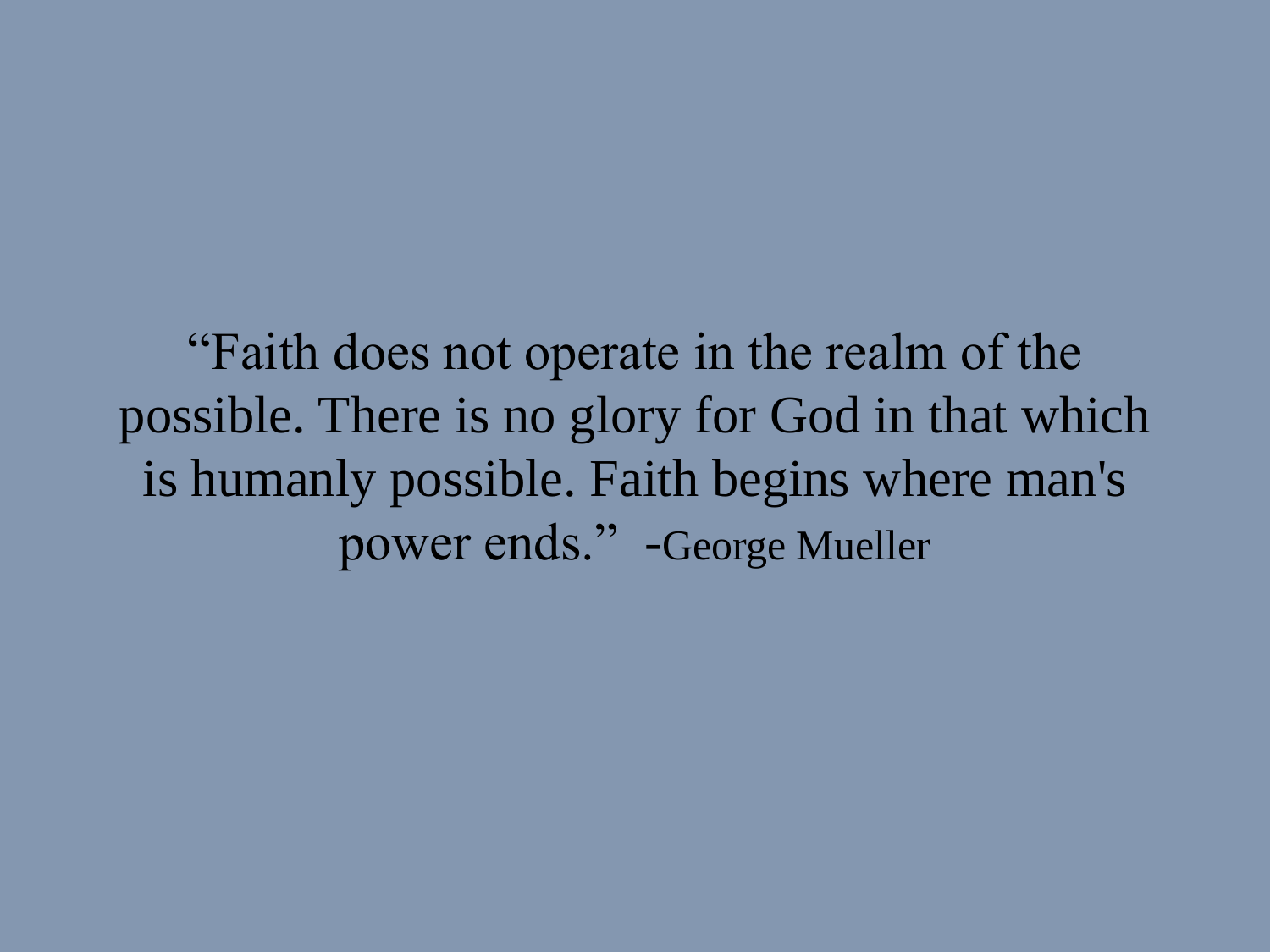*A. Struggling in the Storm*

*B. Jesus Shows Up*

- **II. Faith is Stepping Out of Comfort Zone to Obey God**
	- *A. Peter's Request*
	- *B. Peter's Motivation*
	- *C. Peter's Obedience*
- **III.Faith is Undermined by Doubt**

*A. Peter's Doubt*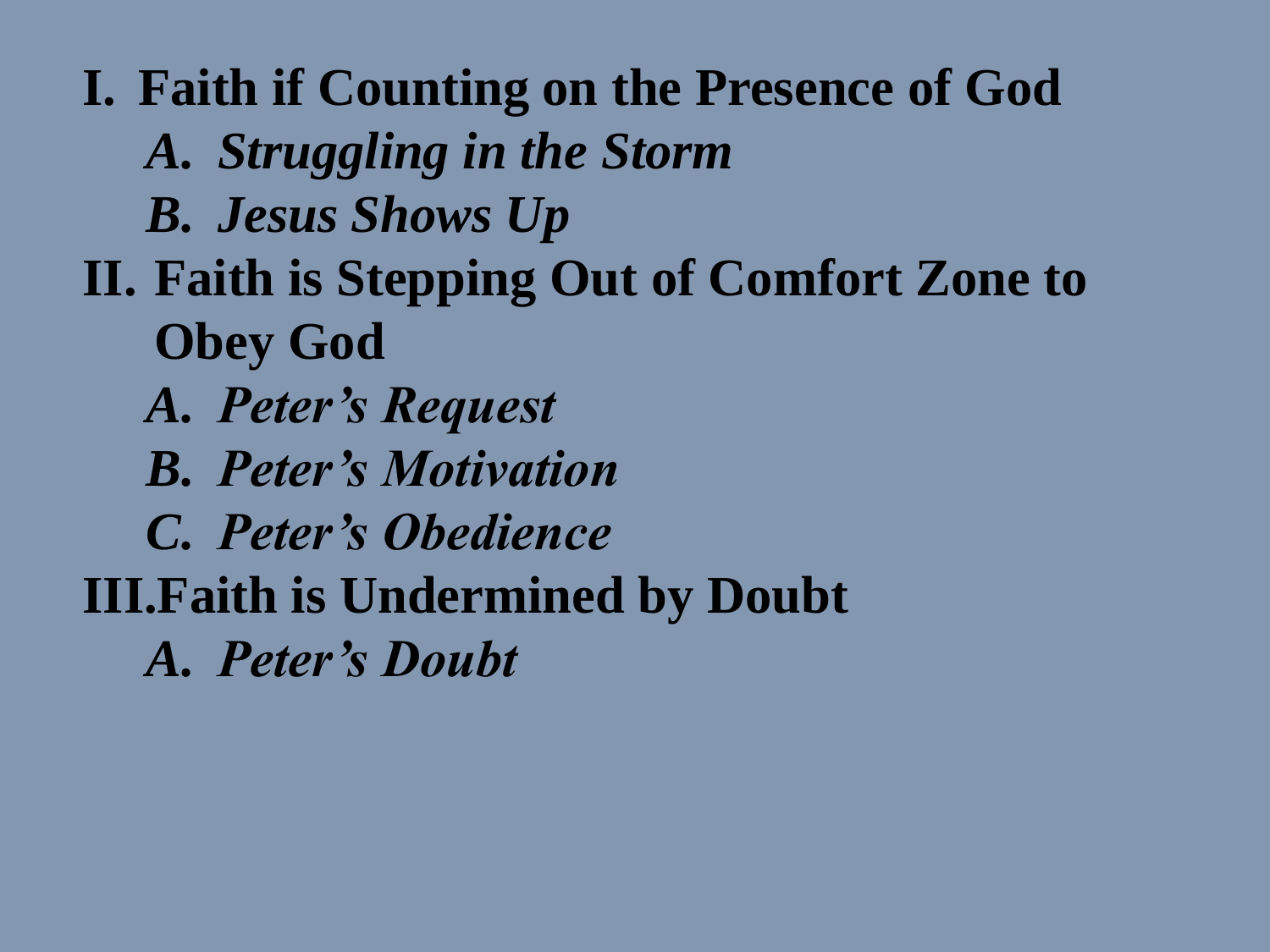### **Mark 11:23**

Truly I say to you, whoever says to this mountain, 'Be taken up and cast into the sea,' and does not doubt in his heart, but believes that what he says is going to happen, it will be granted him.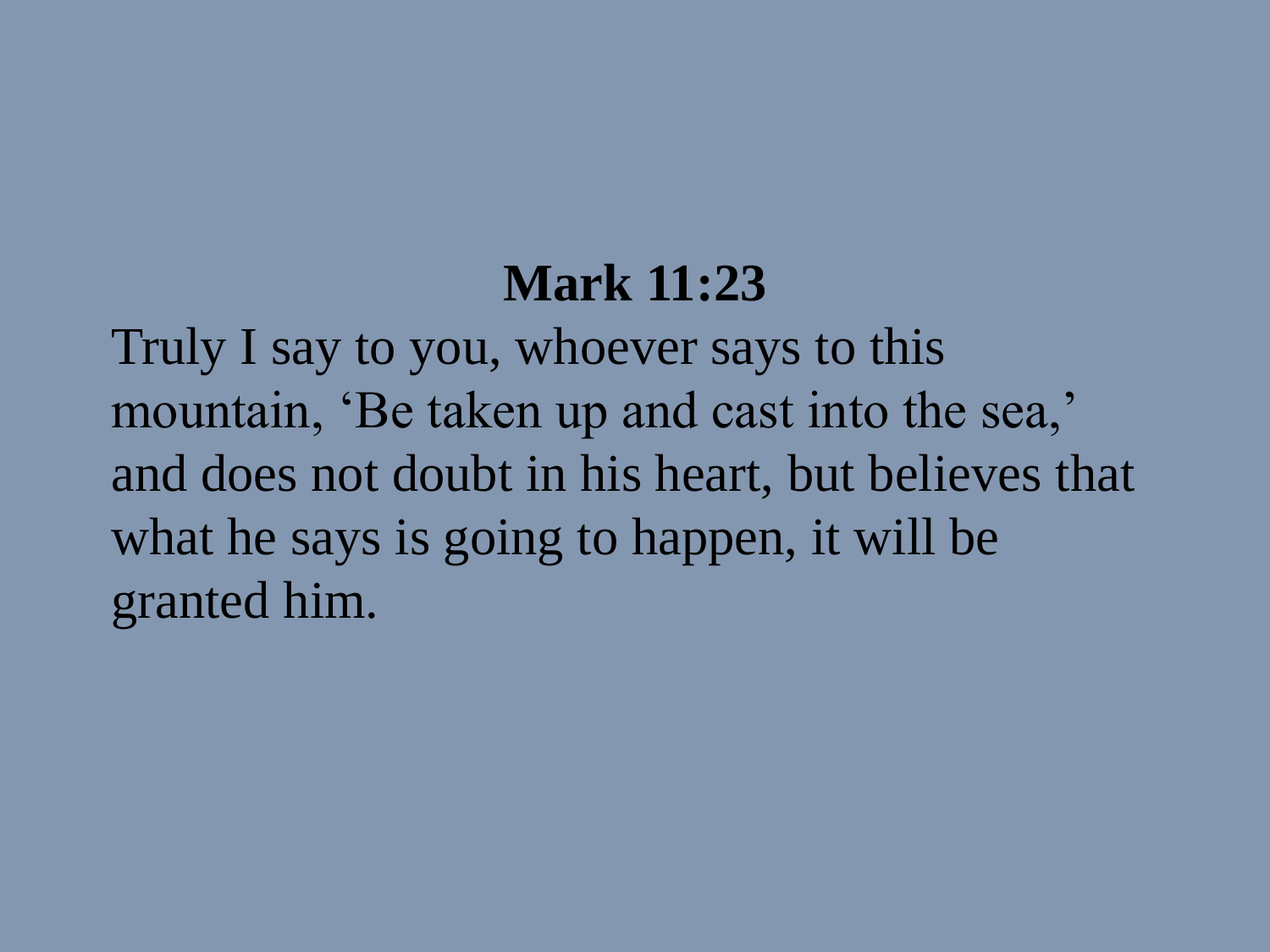### **James 1:5,6**

But if any of you lacks wisdom, let him ask of God, who gives to all generously and without reproach, and it will be given to him. But he must ask in faith without any doubting, for the one who doubts is like the surf of the sea, driven and tossed by the wind.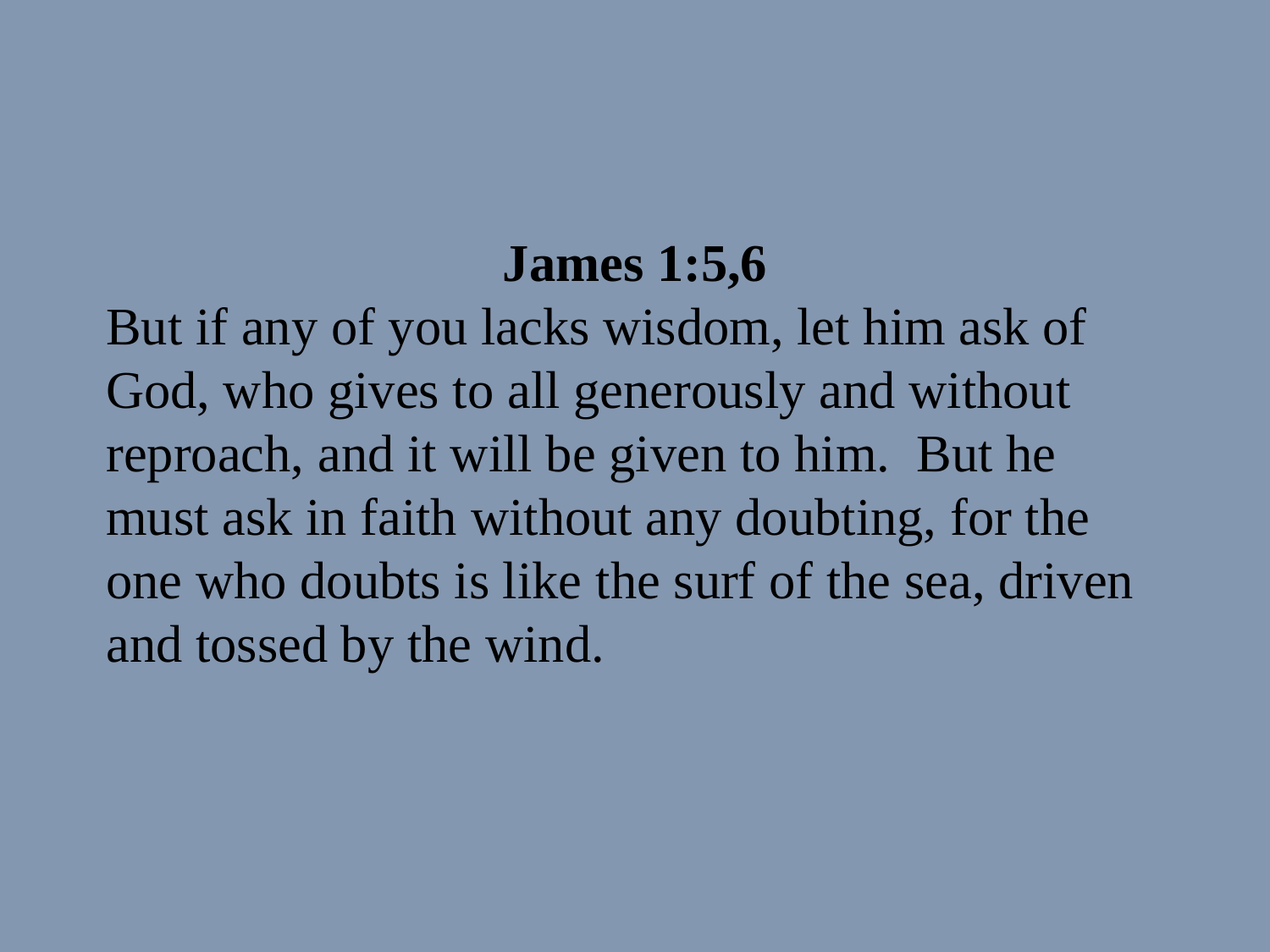*A. Struggling in the Storm*

*B. Jesus Shows Up*

**II. Faith is Stepping Out of Comfort Zone to Obey God**

*A. Peter's Request*

*B. Peter's Motivation*

*C. Peter's Obedience*

**III.Faith is Undermined by Doubt**

*A. Peter's Doubt*

*B. The Problem With Doubt*

**IV.Faith Leads to Worship**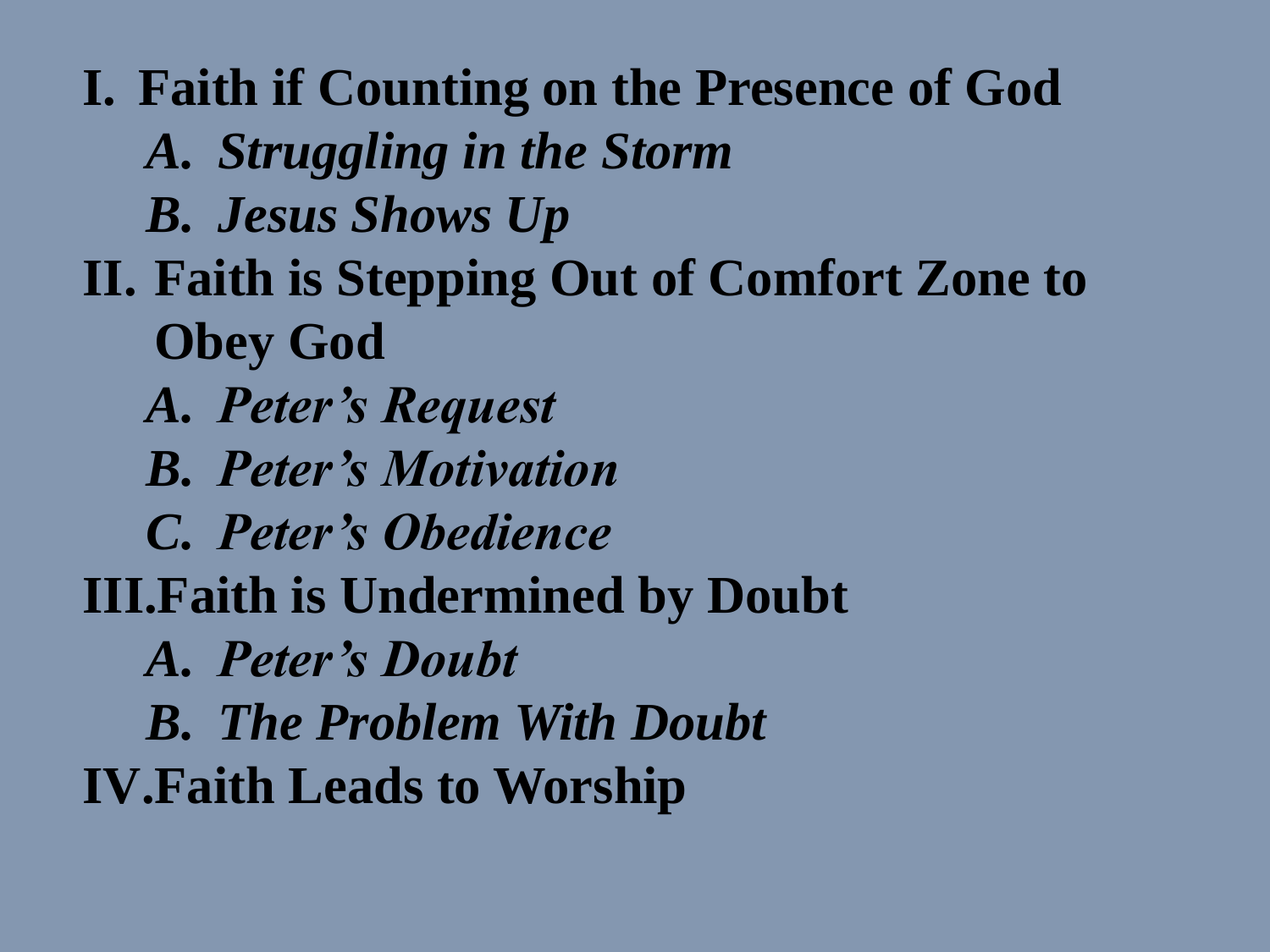## **John 6:21**

"So they were willing to receive Him into the boat, and immediately the boat was at the land to which they were going."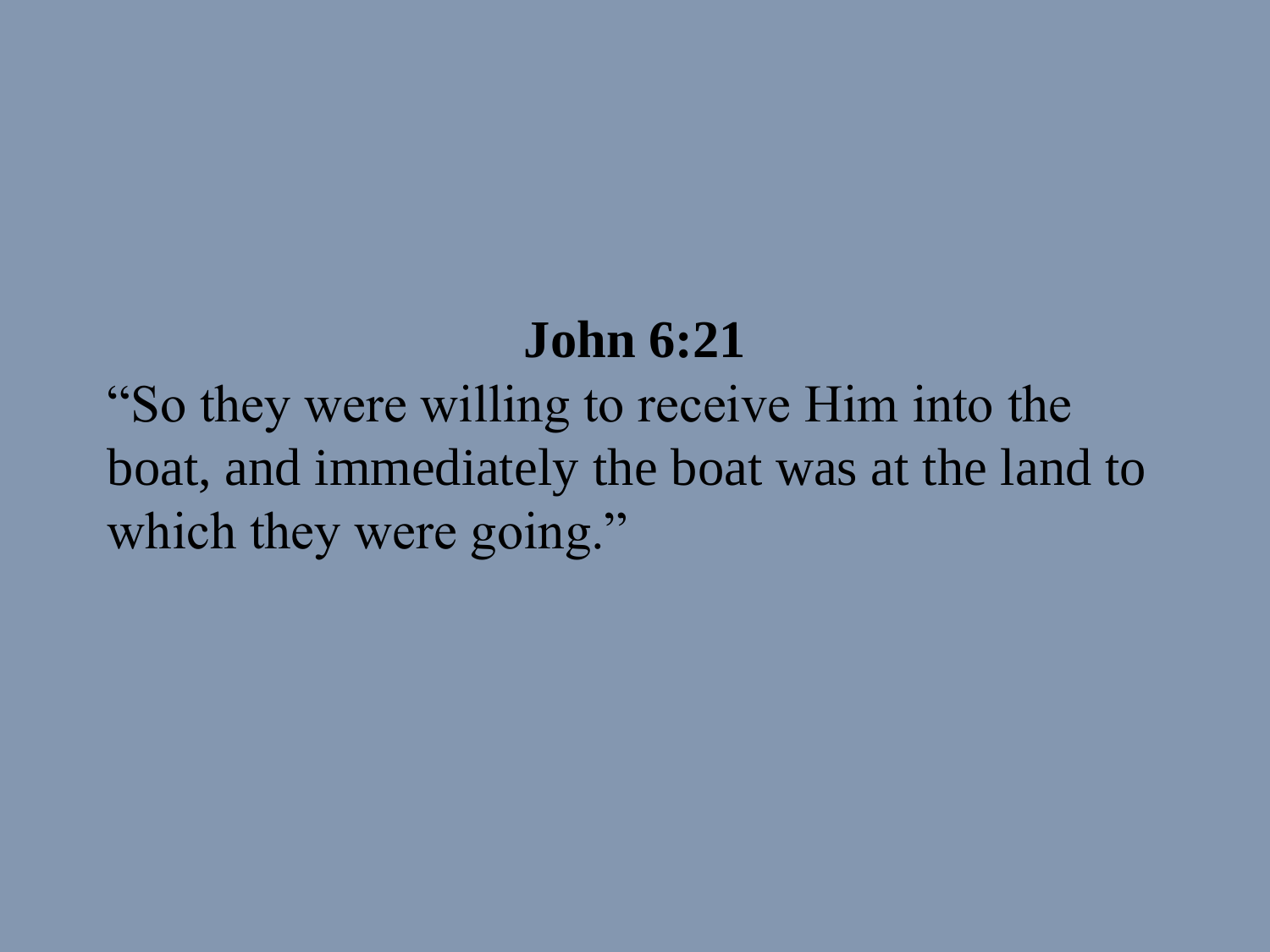*I was suddenly feeling very nervous …. What was I really afraid of? As I thought about it, I feared humiliation. If my little justice ministry idea didn't work, no one was going to die. If IJM turned out to be a bad idea and collapsed, my kids weren't going to starve. We'd probably just have to live with my parents for a while until I could find another job, but with my education, odds are I would soon find a job. The fact is, I would be terribly embarrassed. Having told everybody about my great idea, they would know that it was a bad idea or that I was a bad leader. Either way, it would be humiliating. So there it was. My boundary of fear.*